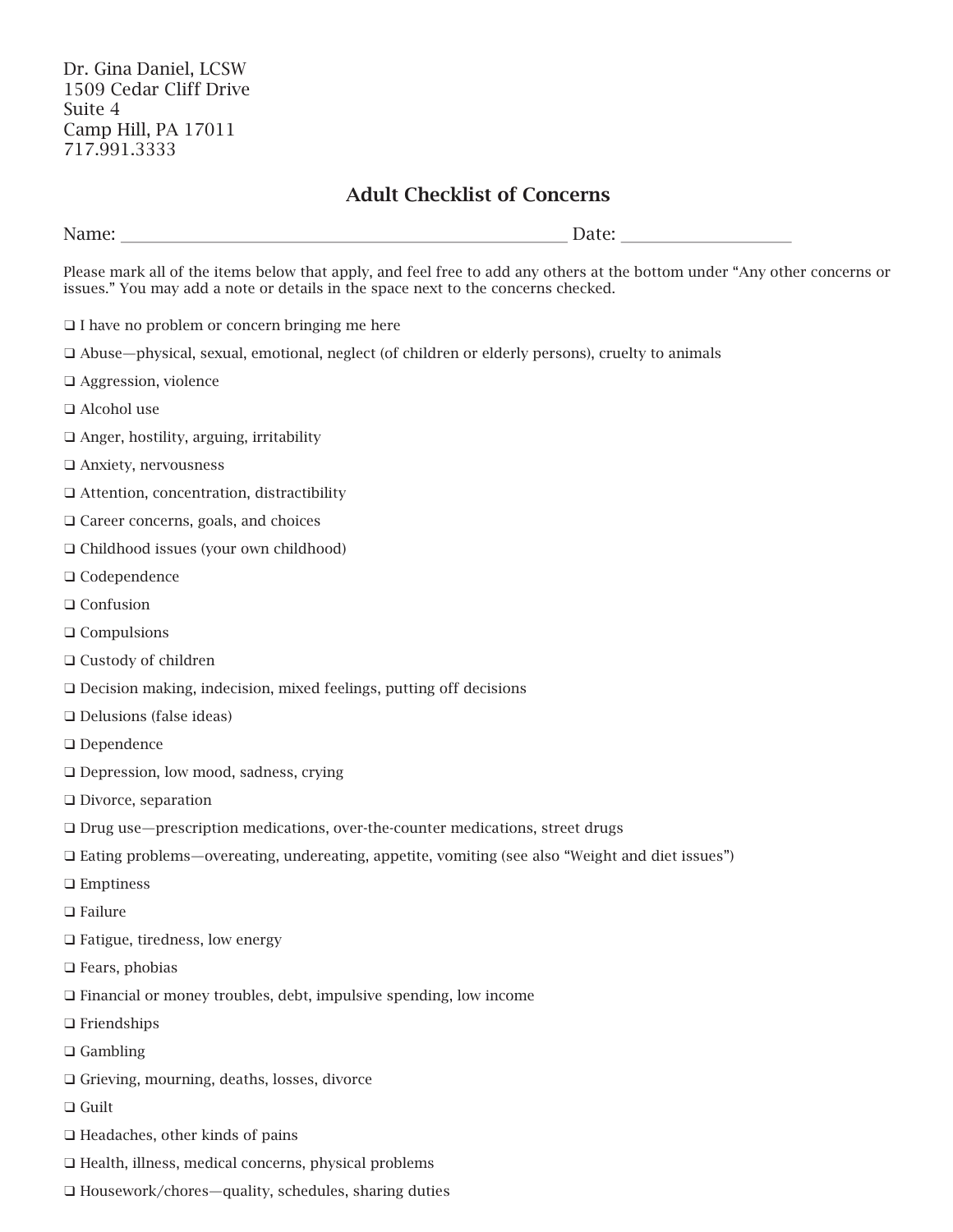- ❑ Inferiority feelings
- ❑ Interpersonal conflicts
- ❑ Impulsiveness, loss of control, outbursts
- ❑ Irresponsibility
- ❑ Judgment problems, risk taking
- ❑ Legal matters, charges, suits
- ❑ Loneliness
- ❑ Marital conflict, distance/coldness, infidelity/affairs, remarriage, different expectations, disappointments
- ❑ Memory problems
- ❑ Menstrual problems, PMS, menopause
- ❑ Mood swings
- ❑ Motivation, laziness
- ❑ Nervousness, tension
- ❑ Obsessions, compulsions (thoughts or actions that repeat themselves)
- ❑ Oversensitivity to rejection
- ❑ Pain, chronic
- ❑ Panic or anxiety attacks
- ❑ Parenting, child management, single parenthood
- ❑ Perfectionism
- ❑ Pessimism
- ❑ Procrastination, work inhibitions, laziness
- ❑ Relationship problems (with friends, with relatives, or at work)
- ❑ School problems (see also "Career concerns ...")
- ❑ Self-centeredness
- ❑ Self-esteem
- ❑ Self-neglect, poor self-care
- ❑ Sexual issues, dysfunctions, conflicts, desire differences, other (see also "Abuse")
- ❑ Shyness, oversensitivity to criticism
- ❑ Sleep problems—too much, too little, insomnia, nightmares
- ❑ Smoking and tobacco use
- ❑ Spiritual, religious, moral, ethical issues
- ❑ Stress, relaxation, stress management, stress disorders, tension
- ❑ Suspiciousness, distrust
- ❑ Suicidal thoughts
- ❑ Temper problems, self-control, low frustration tolerance
- ❑ Thought disorganization and confusion
- ❑ Threats, violence
- ❑ Weight and diet issues
- ❑ Withdrawal, isolating
- ❑ Work problems, employment, workaholism/overworking, can't keep a job, dissatisfaction, ambition
- ❑ Other concerns or issues: